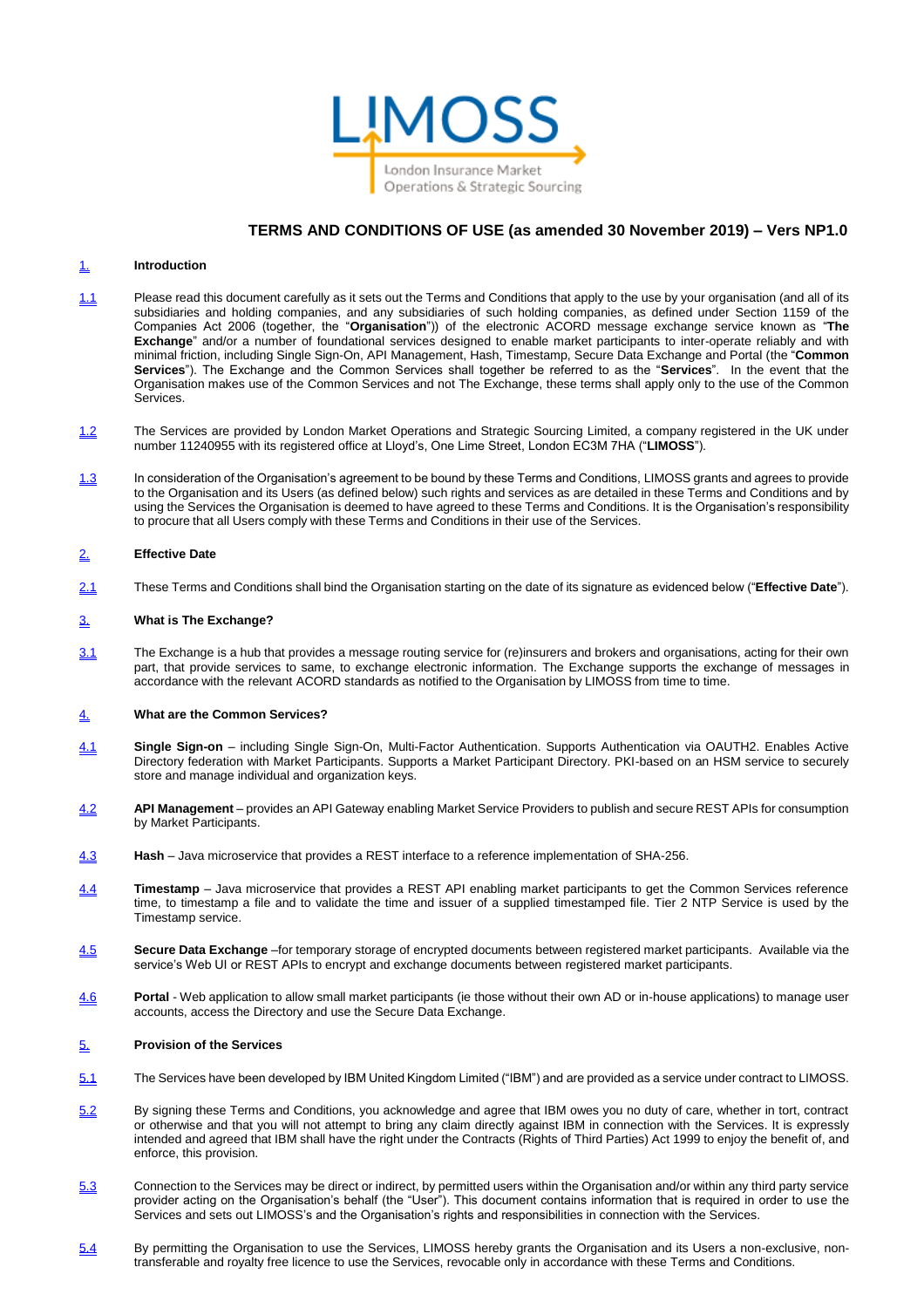- 5.5 LIMOSS, in providing the Services, does not act as the Organisation's agent, act as a broker or offer insurance. The Exchange will facilitate communication between: brokers; insurers; reinsurers; and organisations, acting for their own part, that provide services to same. These communications may have legal effect including, but not limited to, entering into contracts of insurance.
- 5.6 LIMOSS will use its best endeavours to provide the Organisation with three months' written notice of any proposed material changes to or suspension of the Services, unless the proposed change or suspension is required in order to ensure the reliability or continuity of the Services and / or for a reason beyond LIMOSS's reasonable control, in which event the Organisation shall be provided with such period of notice as is reasonable in the circumstances.
- 5.7 Where reasonably practicable, LIMOSS will consult the Organisation prior to implementing any material change to the functionality of The Exchange, including without limitation changes to ACORD message standards.
- 5.8 LIMOSS may terminate these Terms and Conditions for any reason upon twelve months' written notice to the Organisation, thereby terminating use of the Services (in whole or part) by the Organisation and its Users. The Organisation may terminate these Terms and Conditions for any reason upon three months' written notice to LIMOSS, thereby terminating use of the Services by it and its Users. Either LIMOSS or the Organisation may terminate these Terms and Conditions forthwith upon written notice to the other in the event of any material breach by that other of any obligation owed under these Terms and Conditions where such breach is not remedied within 15 days of receipt of a notice requiring it to be remedied.

## 6. **Registration**

- 6.1 In order to connect directly to the Services, the Organisation will be in possession of a private encryption key. The Organisation agrees to keep the private encryption key secret and confidential and to notify LIMOSS promptly upon becoming aware of any actual or suspected loss, theft or unauthorised disclosure of the Organisation's private encryption key.
- 6.2 Notwithstanding the foregoing, LIMOSS acknowledges that the Organisation can connect to the Services directly, or indirectly or via a third party service provider. In either circumstance, the Organisation shall, or shall procure that such third party service provider shall, keep any private encryption key secret and confidential and shall promptly notify either the Organisation or LIMOSS as appropriate upon becoming aware of any actual or suspected loss, theft or unauthorised disclosure of the private encryption key.

## 7. **Acceptable Use**

- 7.1 The Organisation shall not, and shall instruct all Users not to, use the Services to:
	- 7.1.1 violate any law or regulation;
	- 7.1.2 commit a tortious or otherwise wrongful act, including, without limitation the communication of libellous, defamatory, scandalous, threatening, harassing, or private information (without consent) or communicating content that is likely to cause emotional distress;
	- 7.1.3 communicate content that is obscene, pornographic, lewd, lascivious or violent;
	- 7.1.4 violate any copyright, patent, trademark, trade secret or other intellectual property rights of others;
	- 7.1.5 obtain or attempt to obtain unauthorised access, such as attempting to circumvent or circumventing any authentication or other security feature of the Services. This includes accessing data not intended for the User, logging into a server or account the User is not authorised to access, or probing the security of the Services;
	- 7.1.6 interfere or attempt to interfere with service of the Services by use of any program, script, command or otherwise. This includes "denial of service" attacks, "flooding" of networks, deliberate attempts to overload the Services or to burden excessively;
	- 7.1.7 introduce viruses, worms, harmful code and/or Trojan horses;
	- 7.1.8 communicate a message with deceptive, absent or forged header or sender identification information;
	- 7.1.9 propagate chain letters and pyramid schemes, whether or not the recipient wished to receive such mailings; and/or
	- 7.1.10 process personal data unless there is a lawful basis for such processing.
- 7.2 The Organisation will promptly notify LIMOSS in writing upon becoming aware of any event or circumstance concerning the Organisation's or Users' use of the Services, or the content of which, might reasonably be expected to give rise to a claim or demand against LIMOSS.
- 7.3 The Organisation shall comply, and shall ensure that all Users comply, with any third party terms & conditions relevant to the Common Services. LIMOSS will make available a web page with links to the relevant third party terms. LIMOSS shall notify the Organisation in the event that it becomes aware of a change to the third party terms & conditions that materially affects the Services.

## 8. **Obligations of Organisation**

- 8.1 It is the Organisation's responsibility to ensure that:
	- 8.1.1 its digital certificate is valid and on expiry a new digital certificate is supplied to LIMOSS;
	- 8.1.2 it notifies LIMOSS of any changes to its details held in The Exchange Market Directory;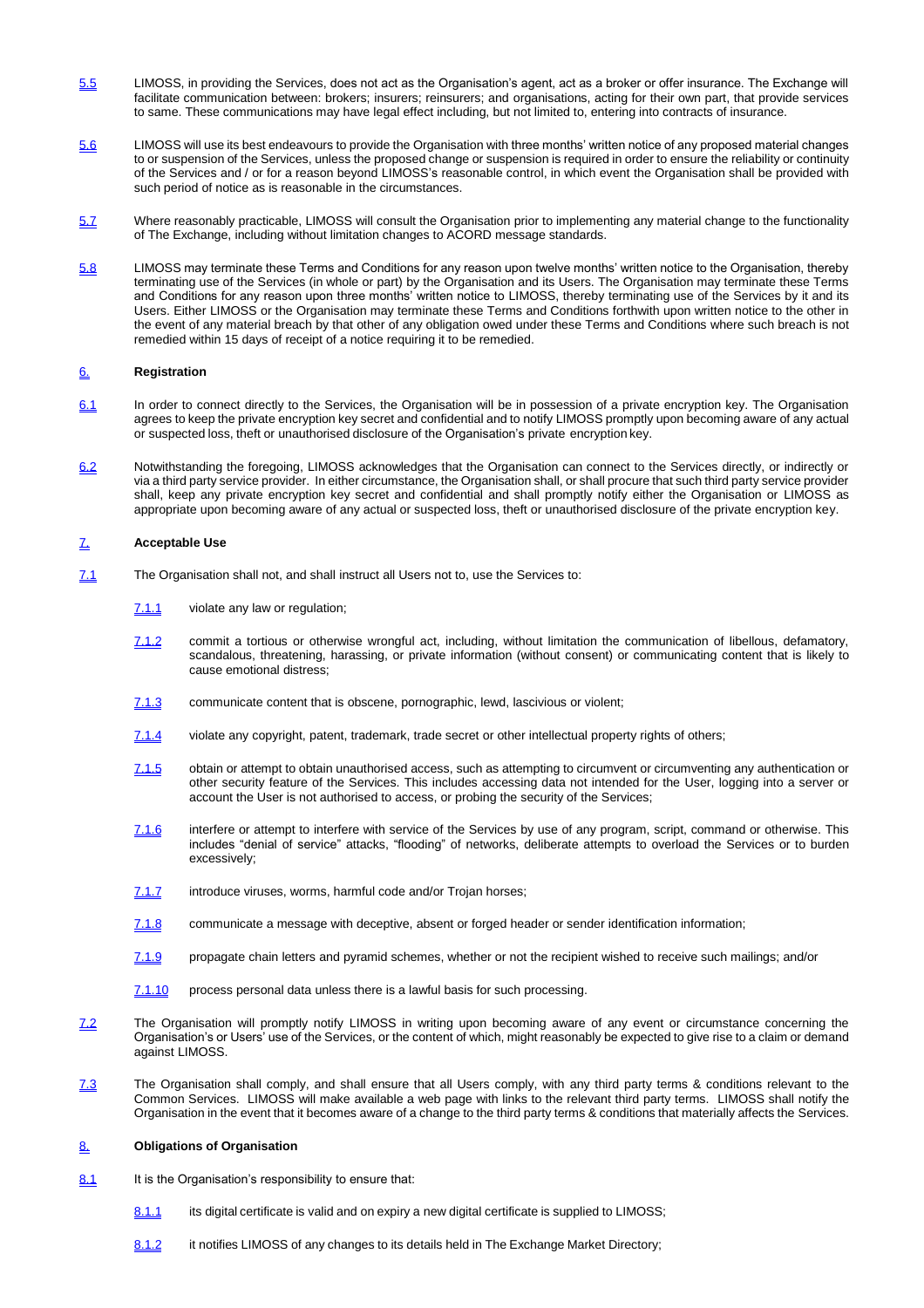- 8.1.3 it maintains adequate virus protection software to check all outgoing messages to and incoming message from The Exchange:
- 8.1.4 any message sent complies with the latest (or the immediately preceding) ACORD standards as notified by LIMOSS;
- 8.1.5 it has notified LIMOSS that the Organisation has a valid trading relationship with the ultimate recipient of any message sent using The Exchange;
- 8.1.6 it considers any error message received from The Exchange and promptly takes appropriate remedial action;
- 8.1.7 in the case of the Common Services, changes relating to the Organisation's Azure AD capabilities (including any form of synchronisation of user accounts) do not impact access to the Services. For many organisations, the Services depend on such directory configurations and may not function where that capability is removed or is materially altered;
- 8.1.8 while responsibility for removing or disabling "leavers" user accounts remains with the Organisation where the Organisations own active directory accounts are used, LIMOSS should be informed without undue delay in order to process removal of those users; and
- 8.1.9 for organisations using Common Services who elect to use LIMOSS provided accounts (e.g. those who have no preexisting user directory in Azure) notification to LIMOSS of leavers is critical in order to remove access to systems and data.
- 8.2 In the event that the Organisation fails to comply with the above obligations, LIMOSS cannot be held responsible for any resulting failure or delay on the part of the Services.

## 9. **Warranties**

- 9.1 LIMOSS warrants that:
	- $9.1.1$  it will exercise reasonable skill and care in the provision of the Services;
	- 9.1.2 provided that the Organisation has complied with its obligations outlined above, The Exchange will route a message received from the Organisation to the ultimate addressee (as identified from the message) in accordance with the instructions received from the Organisation;
	- 9.1.3 where a message is rejected by The Exchange an error response will be sent to the sender;
	- 9.1.4 the Services will not corrupt the content of any message; and
	- 9.1.5 use of the Services by the Organisation and its Users in accordance with these Terms and Conditions will not infringe the intellectual property rights of any third party.
- 9.2 LIMOSS gives no other warranties in respect of the Services. Any warranties, conditions and terms expressed or implied by statute or common law (including, without limitation, warranties, conditions and terms as to satisfactory quality and fitness for purpose) are to the fullest extent permitted by law hereby excluded.
- 9.3 The Services do not provide search functionality to discover personally identifiable data within messages, documents or API parameters used within the Services. The Organisation and LIMOSS acknowledge and agree that the Services do not contain the "master copy" of this data.

## 10. **Unintentional Disclosure of Messages and Privilege**

- 10.1 The Organisation acknowledges that all messages sent by or through The Exchange shall be confidential and/or privileged and agrees that any such privilege and/or quality of confidence shall not be lost, altered or waived merely by reason of a message being sent using The Exchange.
- 10.2 Where the content of any message is viewable to an Organisation or User as a result of a failure on the part of The Exchange, it is agreed that no confidentiality or privilege in the content of that message is deemed waived merely by reason of such failure. An Organisation or User who is aware that there has been a failure of The Exchange and as a result is able to view the content of a message that would not otherwise be viewable shall immediately make all reasonable efforts to inform the organisation that sent the message (whether it was sent directly or indirectly), and shall promptly inform LIMOSS, that there has been a failure of The Exchange.
- 10.3 The Organisation agrees that any other organisation authorised by LIMOSS to use The Exchange may for its own benefit and right enforce (subject to and in accordance with these terms and conditions and the provisions of the Contracts (Rights of Third Parties) Act 1999)) any provision under this section (Unintentional Disclosure of Messages and Privilege). Notwithstanding the foregoing, these Terms and Conditions may be suspended, cancelled or terminated in accordance with the terms of these Terms and Conditions or otherwise written agreement between LIMOSS and the Organisation without the consent of any such other organisation.

#### 11. **Limitation of Liability**

11.1 The maximum aggregate liability of LIMOSS to the Organisation (which shall include all of its Users) in connection with the provision of the Services, whether in tort (including without limitation negligence), for breach of contract, misrepresentation or otherwise, shall be limited to a maximum of £1,000 (One Thousand pounds) for all losses occurring in any one calendar year (and that limit shall be reduced pro rata in respect of any period during the year when the Organisation is not licensed to use The Services).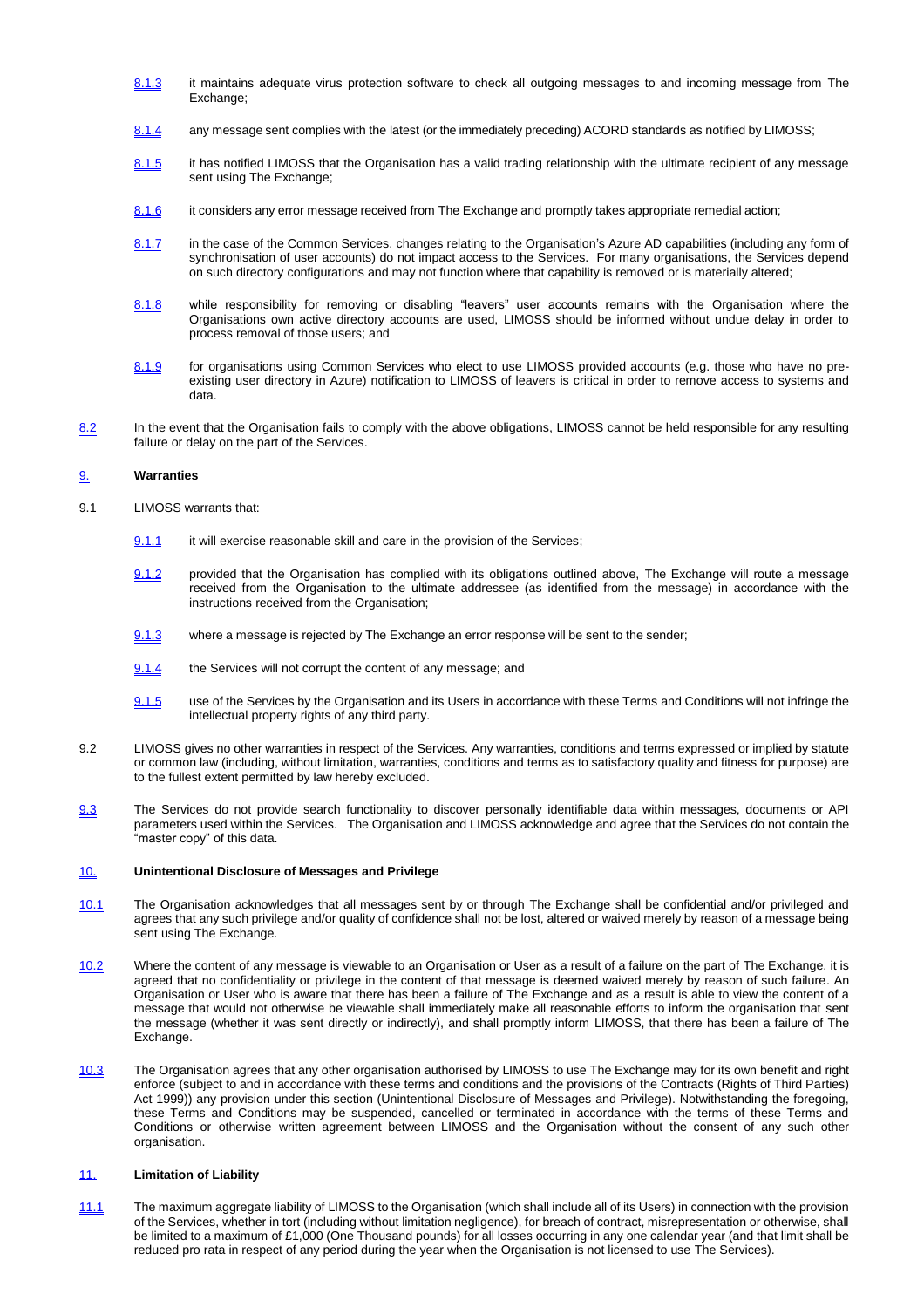- 11.2 Notwithstanding the above, LIMOSS shall not be responsible or liable to the Organisation or User for any:
	- 11.2.1 loss or damage arising from third party claims (with the exception of a third party claim against a broker by an insured or other party on whose behalf the broker is acting, provided that any such claim relates only to loss or damage suffered directly as a result of the broker using The Exchange and only to the extent that The Exchange is the direct cause of such loss or damage. To the extent that LIMOSS accepts liability to the Organisation for such a third party claim, its liability shall be limited to the fullest extent provided by these Terms andConditions); or
	- 11.2.2 content provided by the Organisation or User or any third parties, including other users of the Services, or for any losses or liabilities that may flow from such content.
- 11.3 Notwithstanding the above, neither party shall be responsible or liable to the other for any:
	- 11.3.1 loss of profit or goodwill (save that this shall not apply to any charges payable to LIMOSS);
	- 11.3.2 special, indirect or consequential loss or damage; or
	- 11.3.3 loss or damage caused as a result of a virus,

in each case whether directly or indirectly.

11.4 Nothing in these Terms and Conditions will operate to exclude or limit either party's liability for (a) fraud, or (b) death or personal injury caused as a result of negligence.

#### 12. **Intellectual Property and Use of Data**

- 12.1 All intellectual property rights in the Services will be and will remain either LIMOSS's or LIMOSS's licensors' exclusive property. Other than rights expressly granted in these Terms and Conditions, the Organisation has no intellectual property rights whatsoever in the Services. LIMOSS shall have no intellectual property rights whatsoever in any material sent by Users using the Services nor in any material created using such sent material however the Organisation shall hereby grant LIMOSS or any LIMOSS licensor, which is necessary to the provision of the Services, a non-exclusive, non-transferrable, royalty free licence to use the material sent as is reasonably required for the provision of the Services. Such licence shall end upon expiry or earlier termination of these Terms and Conditions.
- 12.2 Subject to the foregoing licence, LIMOSS will not use any Organisation data for any reason whatsoever save as necessary for the provision of the Services.

#### 13. **Data Protection**

- 13.1 LIMOSS shall provide the Services in accordance with the terms of the Data Processing Schedule.
- 13.2 The parties shall each comply with their responsibilities in the Data Processing Schedule.

#### 14. **Confidentiality**

- 14.1 Neither party shall use, copy, adapt, alter, disclose or part with possession of any information or data of or relating to the other party which is disclosed or otherwise comes into its possession directly or indirectly as a result of or in connection with the Services and which relates to the business of the other party ("**Confidential Information**") except as strictly necessary to perform its obligations or exercise its rights provided that this clause shall not apply to Confidential Information:
	- 14.1.1 which the receiving party is able to prove was already in its possession at the date it was received or obtained in connection with the Services; or
	- 14.1.2 which the receiving party obtains from some other person with good legal title to the same or which is independently developed by or for the receiving party; or
	- 14.1.3 which comes into the public domain otherwise than through the default or negligence of the receiving party; or
	- 14.1.4 which the receiving party is required to disclose pursuant to any applicable laws or the order of any competent court or other regulatory authority.
- 14.2 Each of the parties shall ensure that its directors, officers, employees, agents and contractors who have, or may have, access to the Confidential Information are bound by an undertaking of confidentiality in substantially the same terms as the provisions of this clause.
- 14.3 The provisions of this clause shall continue in force notwithstanding termination or expiry of the contract.
- 14.4 Each party acknowledges that damages alone may not be an adequate remedy in the event of breach by the other party of the provisions of this clause.

#### 15. **Regulatory Audit**

15.1 Where required by a regulator of the Organisation, including Lloyd's, LIMOSS shall, grant such regulator access to any premises, personnel, relevant records and systems used by LIMOSS or its subcontractors in the provision of the Services. LIMOSS shall cooperate with such regulator's reasonable requests. In the event that LIMOSS's compliance with this provision results in cost to LIMOSS it shall notify the Organisation in advance and such costs shall be at the Organisation's expense.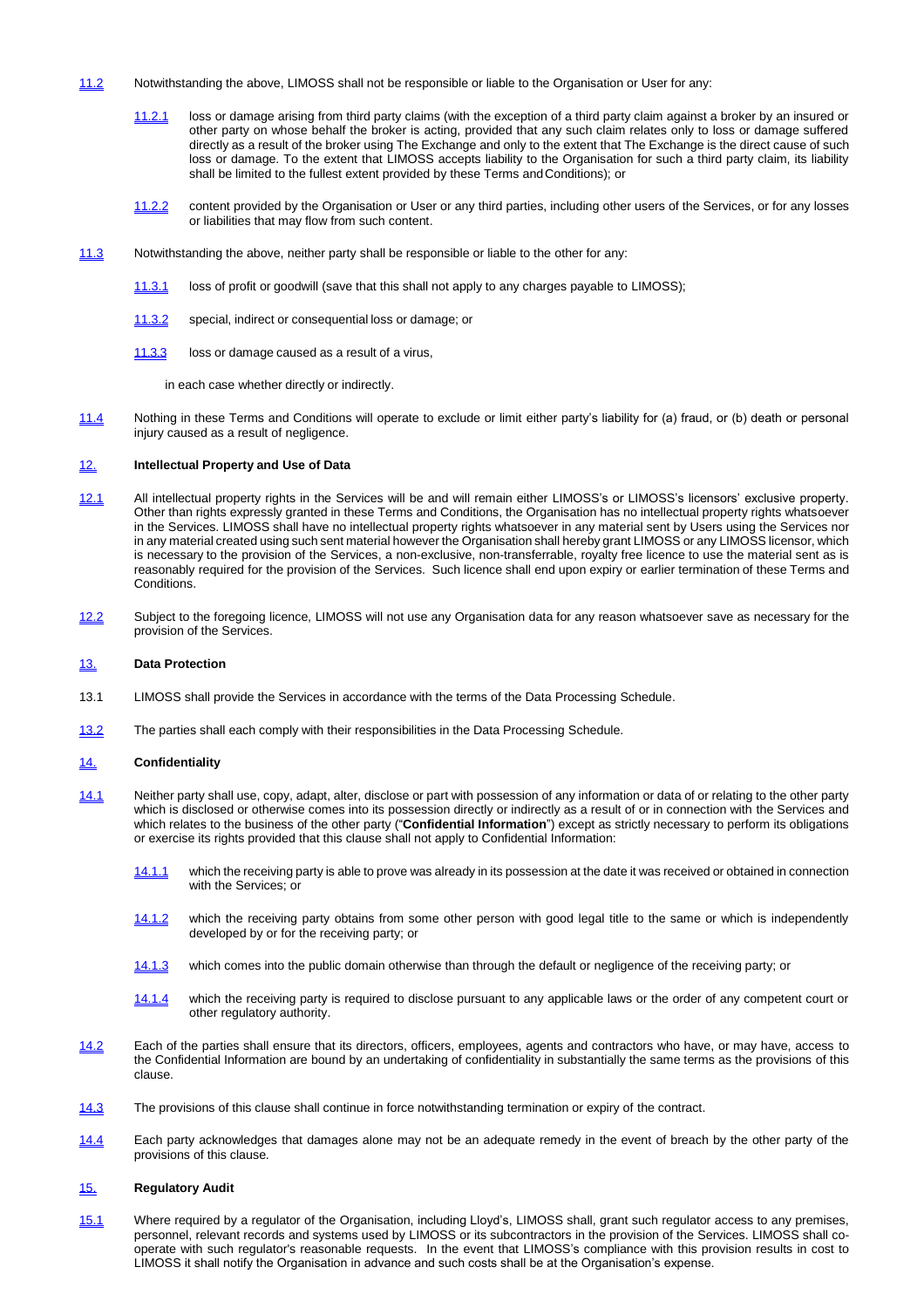#### 16. **Dispute Resolution**

- 16.1 The parties are committed to resolving all disputes arising under it without the need for litigation and to allow as far as possible for commercial relationship between them to remain unaffected by disputes. Therefore the parties:
	- 16.1.1 will attempt in good faith to resolve any dispute or claim promptly through negotiations between respective senior executives of the parties who have authority to settle the same;
	- 16.1.2 \will attempt in good faith, if the matter is not resolved through negotiation within 15 days of the dispute arising to resolve the dispute or claim through mediation with the assistance of a mediator agreed between the parties or, if they are unable to agree as appointed by the Centre for Dispute Resolution upon the request of one of the parties; or
	- 16.1.3 if the matter has not been resolved by mediation or if either Party refuses to participate in a mediation procedure, either of the parties may refer the dispute to the Courts of England and Wales.

## 17. **General**

- 17.1 LIMOSS may amend these Terms and Conditions from time to time by notice to the Organisation sixty (60) days in advance of the effective date of the amendment. The Organisation hereby acknowledges that any use of the Services after sixty (60) days following LIMOSS notification of any proposed amendment will be deemed to indicate the Organisation's acceptance of them. If the Organisation does not agree with the amendment it will notify LIMOSS prior to the date upon which the amended Terms and Conditions come into force. If LIMOSS and the Organisation are unable to agree any amendment within thirty (30) days of the Organisation's notification LIMOSS may upon giving three (3) months' written notice terminate use of the Services by the Organisation.
- 17.2 The Organisation may not assign or transfer its rights or obligations under these Terms and Conditions without the prior written consent of LIMOSS, such consent shall not be unreasonably withheld or delayed.
- 17.3 These Terms and Conditions and the documents referred to herein constitute the entire agreement between the Organisation and LIMOSS relating to the Services and supersede and extinguish any prior agreement, whether oral or written, express or implied between the Organisation and LIMOSS.
- 17.4 If any provision of these Terms and Conditions is held by a competent authority to be invalid or unenforceable in whole or in part, the validity of the other provisions of these Terms and Conditions and the remainder of the provision in question will not be affected.
- 17.5 Except where expressly provided by these Terms and Conditions, including to a regulator for the purpose of carrying out a regulatory audit, a person who is not a party to these Terms and Conditions has no rights under the Contracts (Rights of Third Parties) Act 1999 to enforce, or to enjoy the benefit of, any provision of these Terms and Conditions.
- 17.6 The Services are not provided by Lloyd's, the Lloyd's Market Association, the International Underwriting Association of London, nor by the London and International Insurance Brokers' Association (together the "Market Associations") and, as a result, the Market Associations are not responsible, and shall not be liable to you, for any aspect of the Services. By agreeing to these Terms and Conditions, you acknowledge and agree that the Services are provided by LIMOSS and, any recourse lies solely against LIMOSS, in accordance with these Terms and Conditions. It is expressly intended and agreed that the Market Associations shall have the right under the Contracts (Rights of Third Parties) Act 1999 to enjoy the benefit of, and enforce, this provision.
- 17.7 These Terms and Conditions and all matters arising from or in connection with them (whether contractual or non-contractual) will be governed and construed in accordance with English law and the parties hereby irrevocably submit to the exclusive jurisdiction of the courts of England and Wales.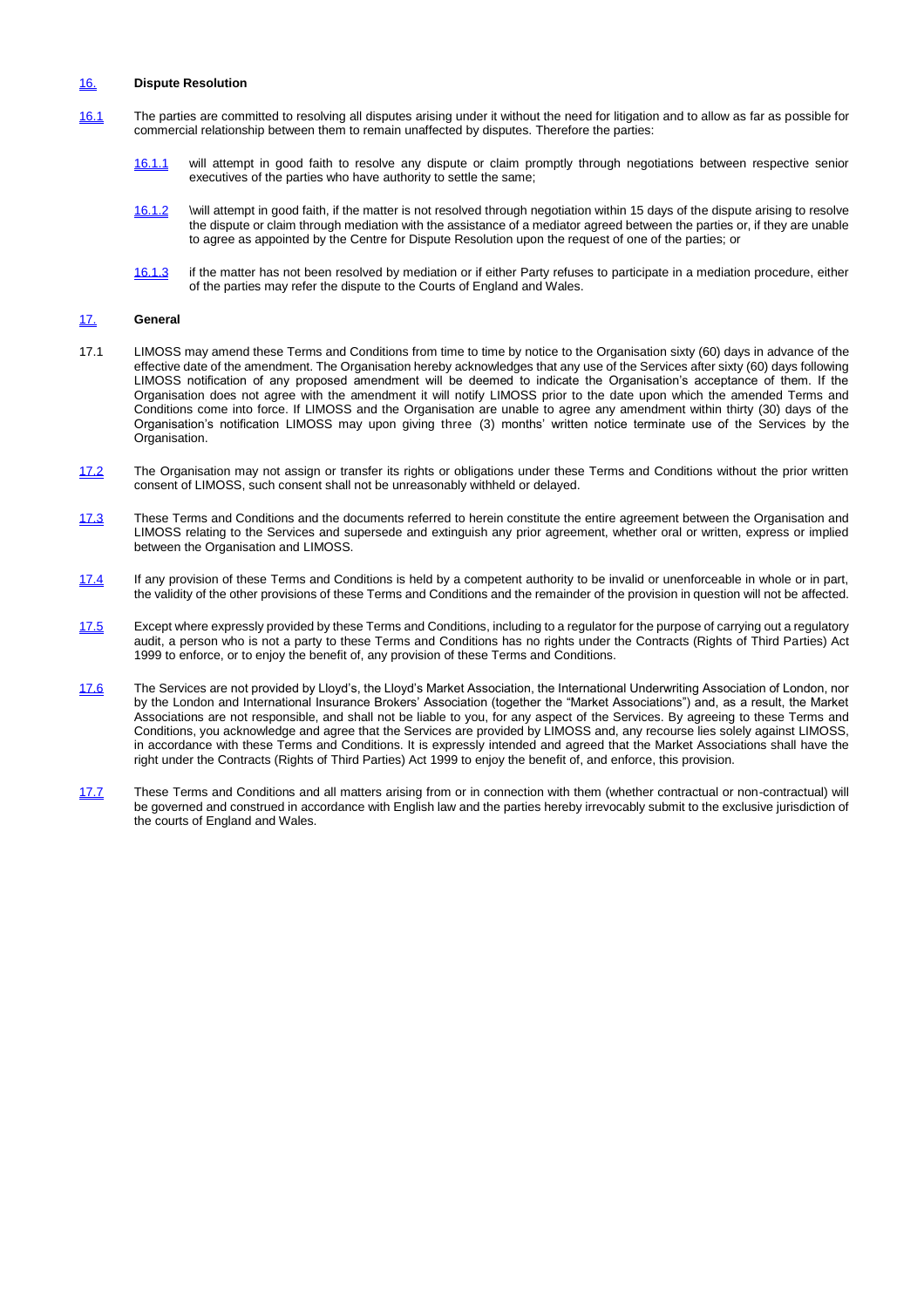## **DATA PROTECTION SCHEDULE**

#### 1. **DATA PROTECTION**

- 1.1 Within this Data Protection Schedule, "Data Protection Legislation" means up to and including 24 May 2018, the Data Protection Act 1998 and Directive 95/46/EC as implemented in applicable national legislation in member states, and on and from 25 May 2018 the EU General Data Protection Regulation 2016/679 ("the GDPR") and any other applicable laws relating to the processing of personal data and privacy, including without limitation data protection laws in the UK post any exit by the UK from the European Union, "Data Protection Requirements" means the Data Protection Legislation and where applicable the guidance and codes of practice issued by the Information Commissioner or a relevant regulator in relation to such laws, and "Data Controller", "Data Processor", "Data Subject", "Personal Data", "Personal Data Breach" and "Processing" shall have the same meanings as in the Data Protection Legislation and "Processed" and "Process" shall be construed in accordance with the definition of "Processing".
- 1.2 Each party will comply with the Data Protection Requirements in connection with the performance of and receipt of the Services.
- 1.3 For the purpose of these Terms and Conditions, the Organisation shall be the Data Controller, and the parties hereby acknowledge that LIMOSS will be acting as Data Processor in respect of the data Processing activities in relation to the Organisation Personal Data that LIMOSS carries out under these Terms and Conditions.
- 1.4 LIMOSS is authorised by the Organisation to act as Data Processor in connection with the Processing activities described in paragraph 1.7, and in doing so shall:
	- 1.4.1 not Process, transfer, modify, amend or alter the Organisation Personal Data other than in accordance with the Organisation's documented instructions, including in respect of the description of Personal Data set out in Appendix A, unless otherwise required by a law to which LIMOSS (or IBM as an authorised Subprocessor) is subject, provided that in such a case, LIMOSS shall inform the Organisation of that legal requirement before Processing (save where that law prohibits such information on important grounds of public interest). For the purpose of this sub-paragraph, the Organisation hereby instructs LIMOSS and IBM to process the Organisation Personal Data in such a manner as is reasonably necessary to perform its obligations and exercise its rights under these Terms and Conditions or as is required by any laws;
	- 1.4.2 implement appropriate technical and organisational measures taking into account Article 32 of the GDPR in order to protect any Personal Data provided by the Organisation to LIMOSS against unauthorised or unlawful Processing or accidental loss, destruction, alteration and unauthorised disclosure to ensure a level of security commensurate with the risks associated with the Processing;
	- 1.4.3 ensure that its personnel who are permitted by LIMOSS or IBM to access to the Personal Data controlled by the Organisation are subject to appropriate confidentiality obligations or undertakings;
	- 1.4.4 on expiry or termination of these Terms and Conditions, save where such Organisation Personal Data is required for legal or regulatory purpose or for audit or investigation, promptly and in any event within 90 calendar days of the date of cessation of any Services involving the Processing of the Organisation Personal Data (the "Cessation Date"), delete and procure the deletion of such the Organisation Personal Data, LIMOSS (and IBM as an authorised Subprocessor) may retain the Organisation Personal Data to the extent required by any applicable laws;
	- 1.4.5 from and including 25 May 2018, notify (or procure that IBM as an authorised Subprocessor promptly notifies) the Organisation without undue delay upon and in any event within 48 hours of becoming aware of a Personal Data Breach, providing sufficient information to assist the Organisation with meeting any of its obligations to report a Personal Data Breach under the Data Protection Legislation if and to the extent LIMOSS is in possession of such information. For clarity, such notification will not be construed as an acknowledgement by LIMOSS of any fault or liability with respect to the Personal Data Breach. LIMOSS shall remedy the Personal Data Breach to the extent possible, take all reasonable steps to reduce the impact of the Personal Data Breach and reasonably cooperate with the Organisation in relation to any investigation in connection with any such breach.;
	- 1.4.6 assist the relevant Organisation in meeting its obligations as Data Controller in relation to Articles 35 and 36 of the GDPR taking into account the nature of Processing and information available to LIMOSS by providing standardised privacy and security summary documentation related to the Services, and responding to reasonable queries from the Organisation in the event that a new technology is introduced or a high risk Processing activity is to be undertaken in connection with the Agreement (to the extent that the Organisation does not have such access to such information itself);
	- 1.4.7 taking into account the nature of the Processing and insofar as this is possible as part of the functionality of the Services, assist (or procure the assistance from IBM as an authorised Subprocessor) the Organisation to respond to requests for exercising any data subject rights laid down in Chapter III of the GDPR to enable the Organisation to comply with its obligations as a Data Controller, including by notifying the Organisation without undue delay (and in any event within three Business Days) if it receives a request from a Data Subject relating to the Organisation Personal Data directly;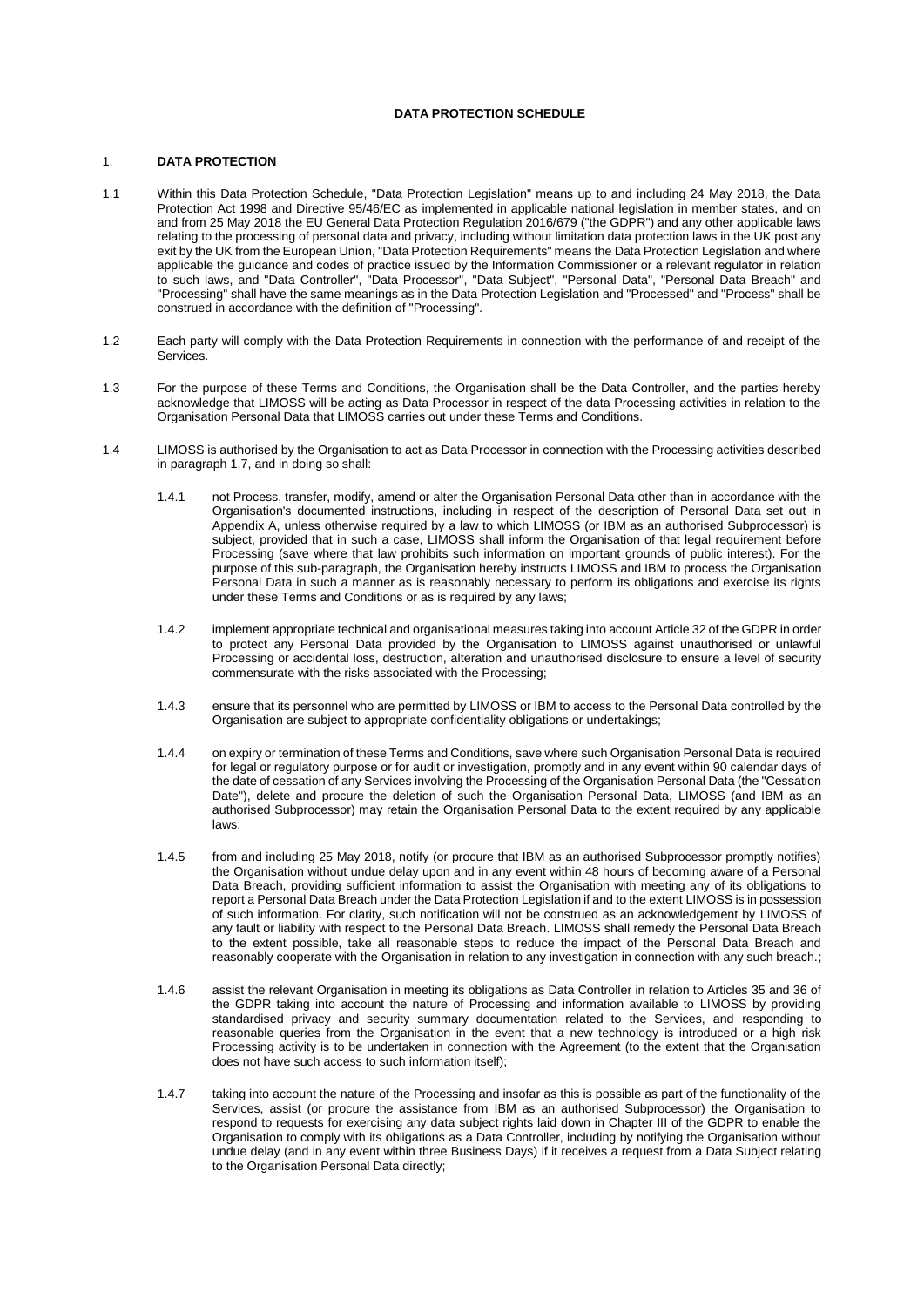- 1.4.8 LIMOSS shall make available to the Organisation such information (or procure the provision of such information from IBM as an authorised Subprocessor) as is strictly required to provide assurance that LIMOSS is in compliance with the obligations set out in Article 28 of the GDPR and (as applicable) allow for and contribute to any audit or review exercise conducted by an independent auditor mandated by the Organisation, provided always that (i) the Organisation provides reasonable advance notice of its requirement for further information, audit or review; (ii) the duration of any audit or review exercise is reasonable; and (iii) LIMOSS shall not be obliged to provide or permit access to information concerning: (a) LIMOSS's internal pricing information; or (b) information relating to other clients of LIMOSS (save where mandated or required by a supervisory data protection authority). LIMOSS will (or will procure that IBM as authorised Subprocessor will) immediately inform the Organisation if, in its opinion, an instruction provided by the Organisation pursuant to these Terms and Conditions infringes the GDPR or other EU or Member State data protection provisions (provided that this shall not require LIMOSS to carry out a legal review);
- 1.4.9 will not transfer Personal Data outside the European Economic Area other than in accordance with Article 46 to 49 of the GDPR. For this purpose, the Organisation hereby instructs LIMOSS (and IBM as an authorised Subprocessor) to transfer the Organisation Personal Data to any countries outside the European Economic Area if and to the extent, and in such a manner, necessary for the performance of the Services, and by agreeing to these Terms and Conditions, the Organisation is entering into the 2010 Model Clauses in respect of the processing of Personal Data outside the EEA and for the purposes of the 2010 Model Clauses, Appendixes A and B are set out below or in each case, provided that:
	- (a) LIMOSS enters into the standard contractual paragraphs for the transfer of personal data to processors (as approved by the European Commission Decision of 5 February 2010) on behalf of the Organisation and acts in the capacity as a data exporter in that regard); or
	- (b) pursuant to an international transfer mechanism approved by the Data Protection Legislation, including certification under the privacy shield framework;
- 1.5 The Organisation specifically authorises IBM as an appointed processor in connection with the Organisation Personal Data.
- 1.6 The Organisation generally authorises LIMOSS to appoint (and authorises each Subprocessor to appoint) a subcontractor in connection with the Services which may involve the processing of the Organisation Personal Data ("Subprocessor") provided that:
	- 1.6.1 LIMOSS shall inform the Organisation as soon as reasonably practicable of any intended changes concerning the addition or replacement of such Subprocessors. If, within 14 calendar days of receipt of that notice, the Organisation notifies LIMOSS in writing of any objections (on reasonable grounds) to the proposed appointment, the parties will endeavour to agree (acting reasonably) the commercially reasonable steps to be taken to ensure that the Subprocessor in question is compliant with Article 28(4) of the GDPR. Where the Organisation considers, acting reasonably, that the risks involved with the subprocessing are still unacceptable in the context of Article 28(4) within 14 calendar days following the proposal in relation to the appropriate steps, the Organisation shall be entitled to terminate its contract for Services with LIMOSS under these Terms and Conditions on not less than 30 days' notice in writing. For clarity, this shall be the Organisation's sole and exclusive remedy thereto; and
	- 1.6.2 ensure that the arrangement between LIMOSS and the relevant Subprocessor is governed by a written contract including terms which offer no less protection for the Organisation Personal Data than those set out in these Terms and Conditions.
- 1.7 LIMOSS shall remain fully liable for all acts or omissions of any Subprocessor appointed in relation to the performance of the Services.
- 1.8 LIMOSS shall carry out appropriate due diligence on proposed Subprocessors, including in relation to information security.
- 1.9 The subject matter and the purpose of Processing under these Terms and Conditions is the provision of Services set out herein and such Processing may take place for the duration of the period during which such Services are provided. The nature of the Processing shall be those Processing operations that are necessary to enable LIMOSS to provide the Services. This Processing shall be in relation to the Organisation's staff, Brokers, Individual Users, Insurers, LMG Members, Managing Agents, Market Users, Members, and relevant Third Parties, individual insureds and such other Data Subjects referred to herein and may include, without limitation, names, contact details, identity information, as well as health and financial information. The obligations and rights of the Organisation as Data Controller are as set out in this paragraph and elsewhere in these Terms and Conditions. The Parties may make reasonable amendments to these details from time to time as reasonably considered necessary to meet the requirements of Article 28(3) of the GDPR.
- 1.10 The Organisation shall ensure that it has the necessary consents and permissions, including where appropriate from Data Subjects, to enable LIMOSS and IBM to Process the Organisation Personal Data as required to enable LIMOSS to perform their obligations under these Terms and Conditions and the Licence Agreement (as applicable).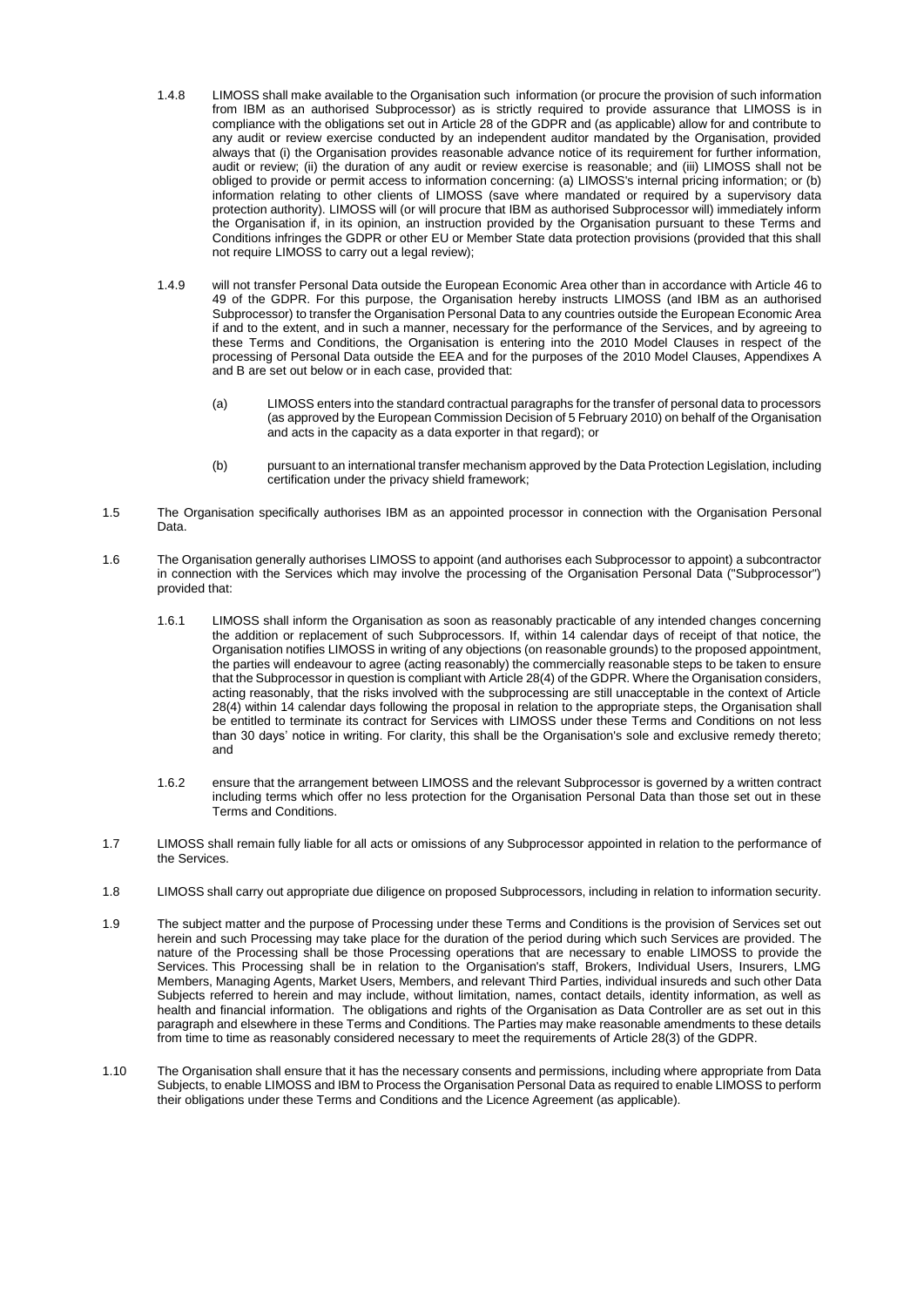#### **Appendix A**

#### **Data exporter (please specify briefly your activities relevant to the transfer):**

The Data Exporter is the Organisation.

#### **Data Importer (please specify briefly your activities relevant to the transfer):**

The Data Importer is LIMOSS and its Subprocessors, which include Microsoft, IBM United Kingdom Limited and its group companies in Costa Rica, Singapore, Brazil, Australia, India and the United States, such group companies' access being solely for providing support and maintentance.

#### **Data subjects**

The personal data transferred may concern the following categories of data subjects: Policyholders or beneficiaries

under insurance policies and data relating to the employees of insurance carriers and other insurance market participants.

#### **Categories of data**

The personal data transferred may concern the following categories of data:

Names, addresses, dates of birth of policyholders or beneficiaries under insurance policies, together with details such as occupation, salary, employer, previous employer, former addresses and any other information relevant to cover under the policy including data relating to claims history.

Employee data of insurance carriers and market participants may include names, professional email addresses and jobs titles.

#### **Special categories of data (if appropriate)**

The personal data transferred may concern the following special categories of data:

Sensitive personal data relating to medical history, financial status or criminal records may be included.

#### **Processing operations**

The personal data transferred will be subject to the following basic processing activities (please specify): The provision of the Exchange and the Common Services as described above.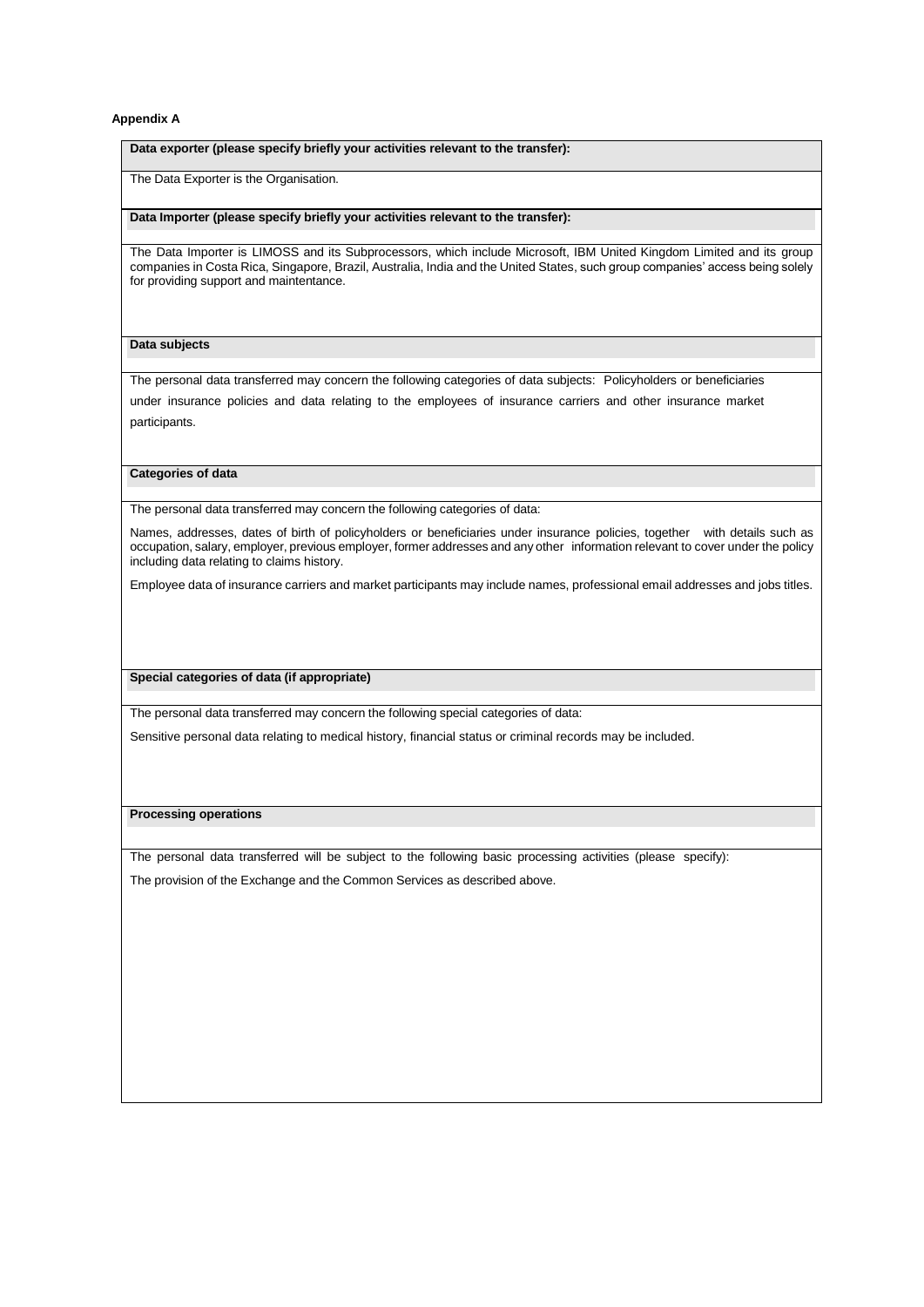## **Appendix B**

This Appendix B forms part of the Clauses.

Description of the technical and organisational security measures implemented by the Data Importer in accordance with Clause 4.4 and Clause 5.3 (or documents/legislation attached):

The Data Importer shall at all times comply with the following policies and procedures in the processing of any personal data for which the Data Exporter is a data controller:

1. appropriate measures to protect servers and data traffic, e.g. levels of encryptions; whether servers holding sensitive personal data are isolated; appropriate security on external routes into the organisation (e.g. Internet firewalls and secure dialin facilities);

2. secure physical storage and management of non-electronic data;

3. physical measures to protect access to locations where data is stored, e.g. physical security of premises, password protected computer systems and secure IDs;

4. restricted access to data and taking reasonable steps to ensure the reliability of employees who have access to data, training for staff in security procedures and data handling;

5. the relevant provisions of these Terms and Conditions of Use in relation to security, record keeping, confidentiality and data pro; secure access.